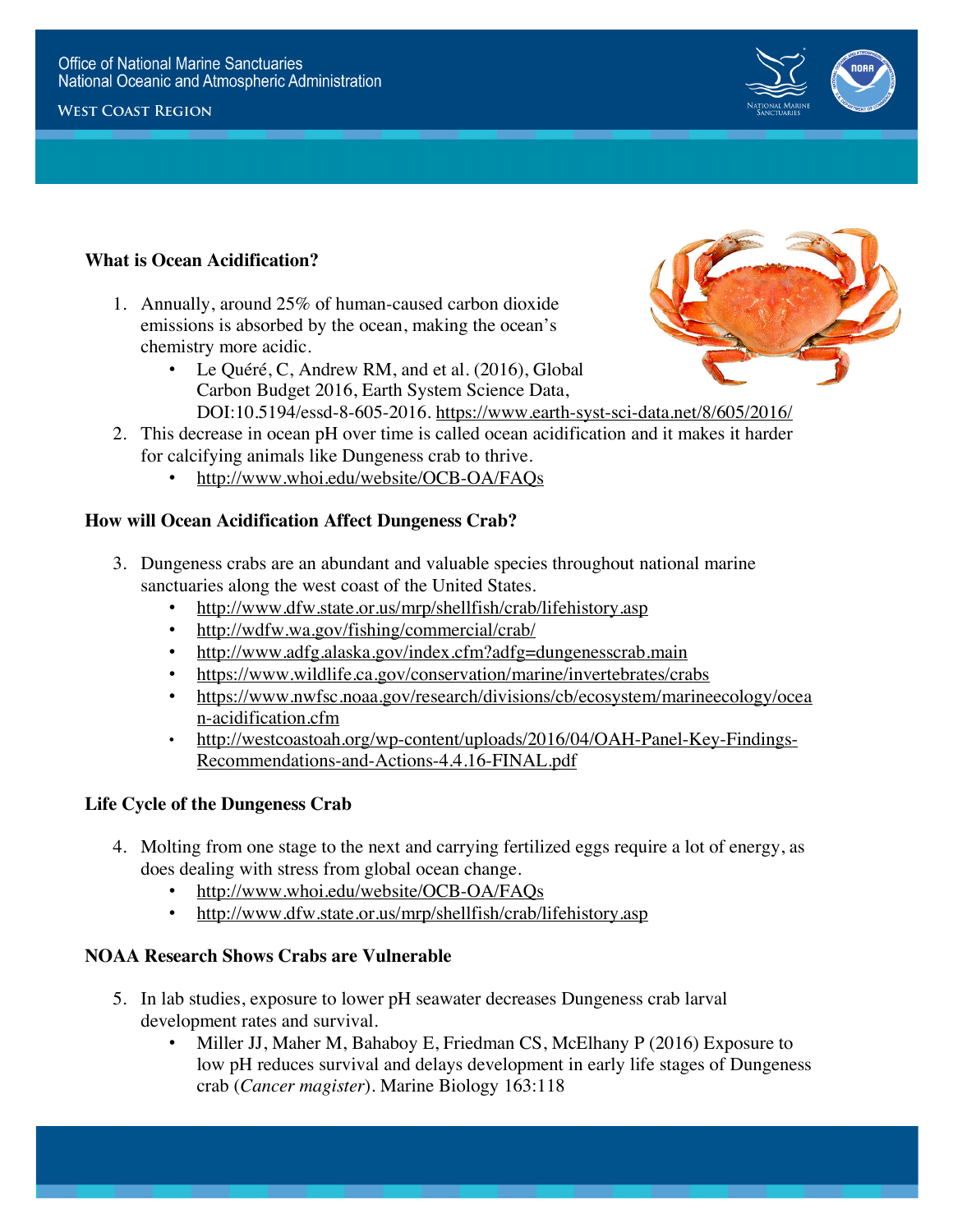6. NOAA studies show with less prey available for Dungeness crab, complex modeling projects a decline in Dungeness crab biomass and loss in economic revenue in the next 50 years due to ocean acidification

• Marshall KN, Kaplan I, Hodgson E, Hermann A, Busch DS, McElhany P, Essington TE, Harvey CJ, Fulton, EA (2017) Risks of ocean acidification in the California Current food web and fisheries: ecosystem model projections. Global Change Biology 23:1525-1539

### **Dungeness Crab are Important to People**

- 7. NOAA supports research to understand the impacts of ocean acidification.
	- Global Ocean Acidification Observing Network. (2017). [Interactive map of global ocean acidification monitoring sites September 5, 2017]. GOA-ON Data Portal. http://portal.goa-on.org/Explorer
- 8. The jobs and livelihood of many fishermen, restaurant workers, and seafood retailers depend on healthy Dungeness crab.
	- Drummond B and Steele S (2015) High Hopes: The future of Dungeness crab. Nature Conservancy. https://vimeo.com/140025969
	- https://www.nwfsc.noaa.gov/news/features/ocean acidification west coast dung eness\_crab\_fishery/index.cfm
- 9. The US Dungeness crab fishery is valued at \$220 million annually.
	- https://www.nwfsc.noaa.gov/news/features/ocean acidification west coast dung eness\_crab\_fishery/index.cfm
- 10. Tribal Dungeness crab fisheries are culturally important to many Native Americans, providing food, income, and communal activity.
	- http://old.seattletimes.com/html/outdoors/2002049590\_nwwdungeness30.html
	- https://indiancountrymedianetwork.com/culture/health-wellness/geoducks-crabsand-sea-slugs-for-food-and-profit/

## **NOAA's West Coast National Marine Sanctuaries are:**

- https://sanctuaries.noaa.gov/science/sentinel-site-program/climate-change-oceanacidification.html
- https://sanctuaries.noaa.gov/science/sentinel-site-program/olympic-coast/climatechange-ocean-acidification.html
- https://sanctuaries.noaa.gov/news/apr16/ocean-acidification.html

## **How Can You Help?**

• https://climateinterpreter.org/content/humans-can-take-action-slow-processocean-acidification

**https://sanctuaries.noaa.gov/education/oa**